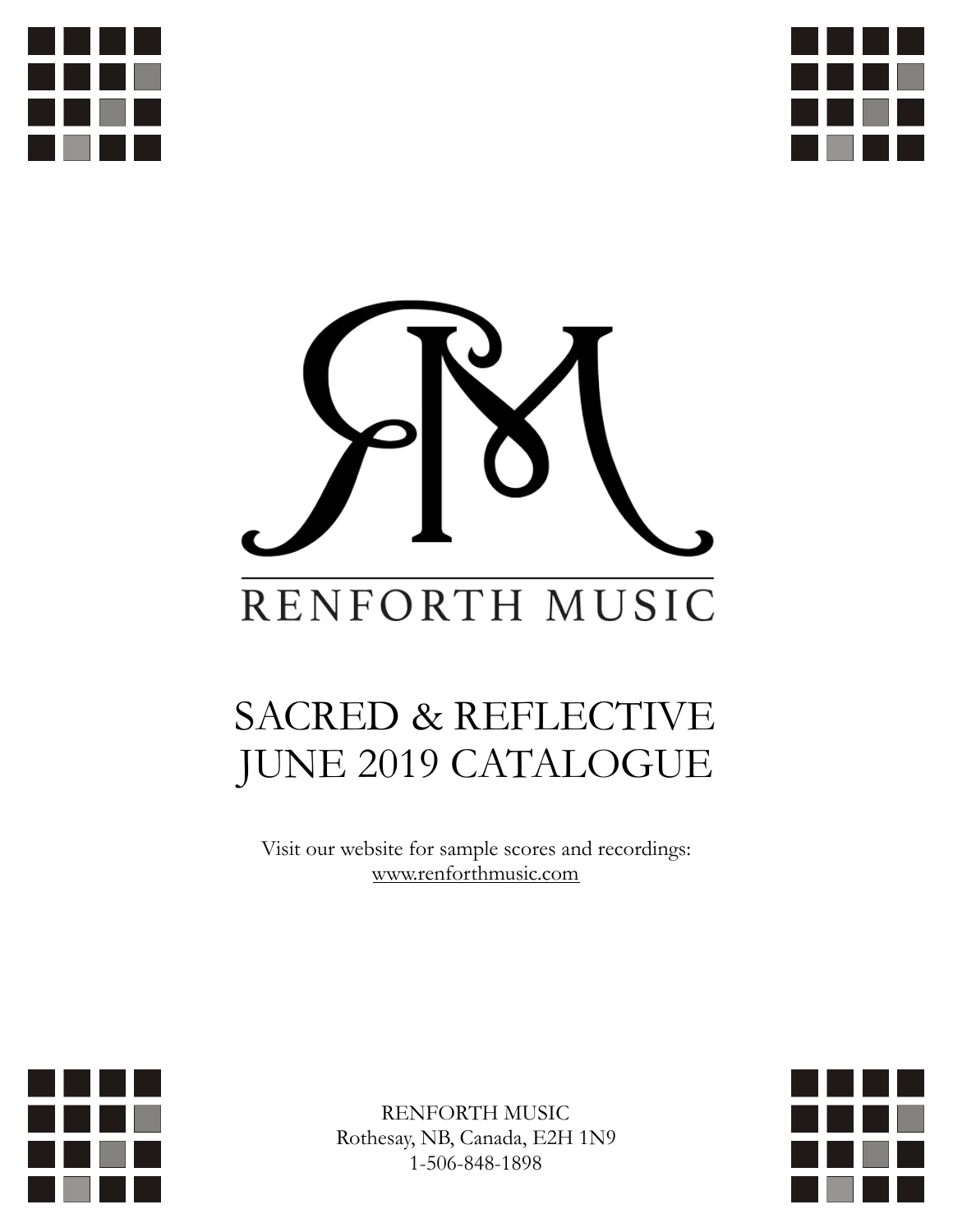### **NOTES**

RENFORTH MUSIC Rothesay, NB, Canada, E2H 1N9 www.renforthmusic.com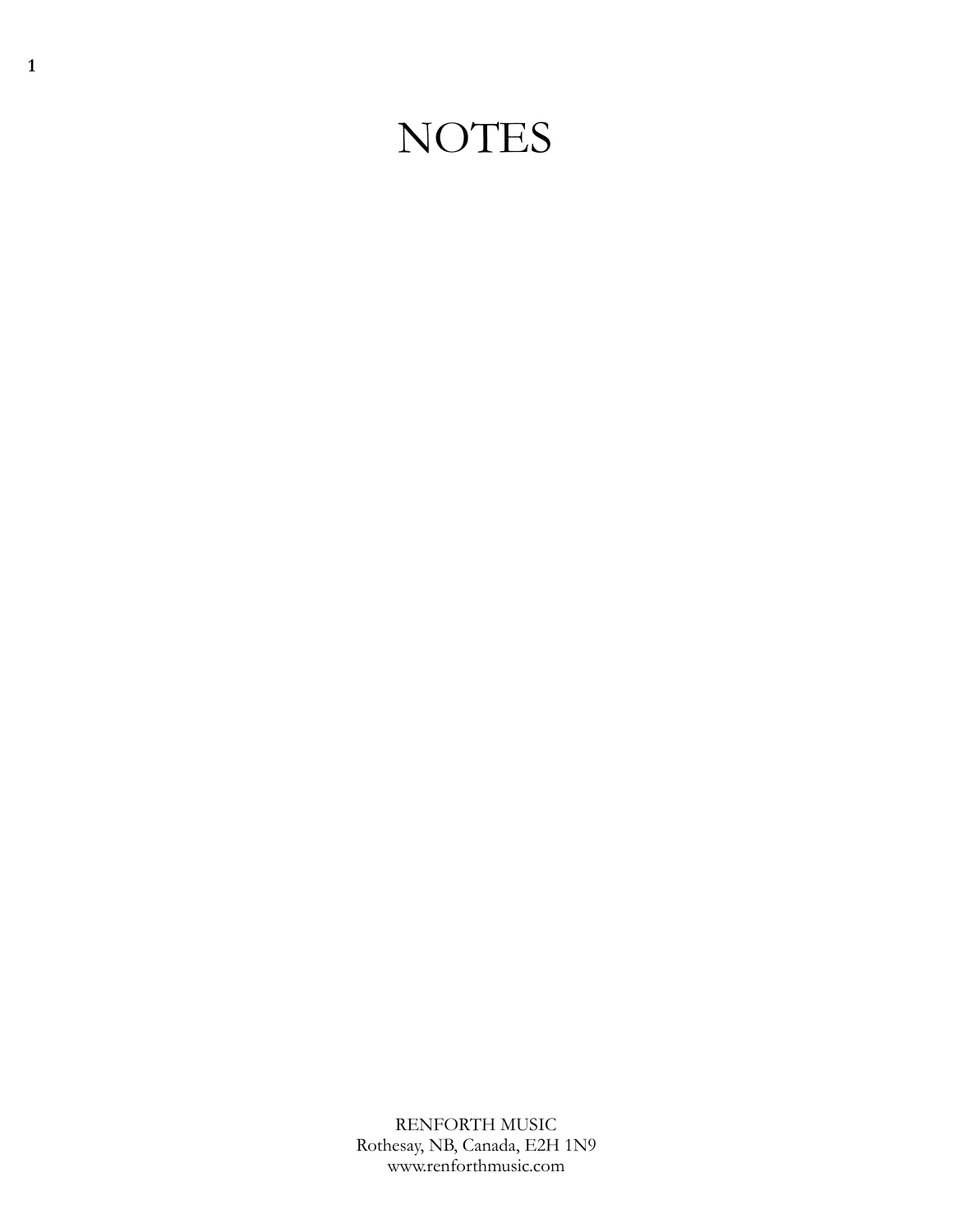### SACRED

| <b>COMPOSER</b>       | <b>TITLE</b>                        | <b>VOICING</b>                          | <b>CATALOGUE #</b> | <b>PRICE</b> | <b>RECORDING</b>         |
|-----------------------|-------------------------------------|-----------------------------------------|--------------------|--------------|--------------------------|
| Butler, John          | Gloria Deo Way Up In the Sky        | SA divisi w/Piano                       | <b>RM TCH 955</b>  | 2.50         | <b>Yes</b>               |
| Butler, John          | Gloria Deo Way Up In the Sky        | SATB w/Piano                            | <b>RM ACH 965</b>  | 2.60         |                          |
| Butler, John          | Hodie Christus Natus Est            | SATB a cappella                         | <b>RM ACH 331</b>  | \$2.00       |                          |
| Butler, John          | How Far Is It to Bethlehem?         | SSA w/Piano                             | <b>RM ACH 842</b>  | \$2.50       | <b>Yes</b>               |
| Butler, John          | How Far Is It to Bethlehem?         | SATB w/Piano                            | <b>RM ACH 909</b>  | \$2.60       |                          |
| Butler, John          | Make We Joy                         | SATB a cappella                         | <b>RM ACH 840</b>  | \$2.40       | Yes                      |
| Butler, John          | <b>O God Creator of All Things</b>  | SATB a cappella                         | <b>RM ACH 841</b>  | \$2.35       |                          |
| Butler, John          | On Christmas Day In the Morning     | SATB a cappella                         | RM ACH 927         | 2.60         | Yes                      |
| Butler, John          | There Is No Rose                    | SATB a cappella                         | <b>RM ACH 951</b>  | \$2.50       | Yes                      |
| Butler, John          | Ubi Caritas                         | SATB a cappella                         | <b>RM ACH 838</b>  | \$2.35       | Yes                      |
| Cooper, Tim           | Walk Humbly With Thy God            | SATB w/Piano                            | RM ACH 037         | \$2.50       | $\blacksquare$           |
| Dippre, Keith         | <b>Light</b>                        | SATB w/Piano                            | <b>RM ACH 404</b>  | \$2.25       | Yes                      |
| Dippre, Keith         | The Fifth Season                    | SATB w/Piano                            | <b>RM ACH 407</b>  | \$2.60       | Yes                      |
| Fogarty, James        | <b>Ave Maria</b>                    | SSAATTBB a cappella                     | <b>RM ACH 042</b>  | \$2.50       | Yes                      |
| Fogarty, James        | Pange Lingua                        | SSA(A) a cappella                       | <b>RM ACH 040</b>  | \$3.25       |                          |
| Fogarty, James        | Pange Lingua                        | SSATB a cappella                        | <b>RM ACH 043</b>  | \$3.25       |                          |
| Fogarty, James        | Pange Lingua                        | SSATB a cappella (with piano reduction) | <b>RM ACH 044</b>  | \$3.50       | $\overline{a}$           |
| Gibson, Richard       | <b>Beatus Vir</b>                   | <b>SSATBB</b>                           | <b>RM ACH 050</b>  | \$3.00       | Yes                      |
| Gourley, Stephen      | Hosanna, Blessed is He!             | Unison w/Piano                          | <b>RM CCH 849</b>  | \$2.25       |                          |
| Gourley, Stephen      | <b>Jesus Christ the Apple Tree</b>  | Three Treble Voices w/Piano             | RM TCH 933         | \$2.25       |                          |
| Gourley, Stephen      | Joshua Fit the Battle of Jericho    | SA w/Piano                              | <b>RM CCH 782</b>  | \$2.25       |                          |
| Gourley, Stephen      | The Angel Gabriel                   | SATB w/Organ                            | RM ACH 627         | \$2.45       |                          |
| Gourley, Stephen      | The Angel Gabriel                   | Unison w/Organ                          | <b>RM CCH 626</b>  | \$2.35       | $\overline{a}$           |
| Gourley, Stephen      | The Lord is King, Lift Up Thy Voice | SATB w/Organ                            | <b>RM ACH 772</b>  | \$2.60       | Yes                      |
| Gourley, Stephen      | This is the Day the Lord Has Made   | SS w/Piano                              | <b>RM CCH 775</b>  | \$2.25       | $\overline{\phantom{a}}$ |
| Hazzard, Matthew Lyon | <b>Agnus Dei</b>                    | SATB divisi a cappella                  | <b>RM ACH 075</b>  | \$1.95       | Yes                      |
| Hazzard, Matthew Lyon | <b>Ave Maria</b>                    | SSAATTBB a cappella                     | <b>RM ACH 071</b>  | \$2.25       | Yes                      |
| Holborn, David        | O Praise the Lord                   | SATB w/Piano                            | <b>RM ACH 604</b>  | \$2.50       |                          |
| Holborn, David        | O Sleep My Little Baby              | Solo, SATB w/Piano                      | <b>RM ACH 603</b>  | \$2.35       | Yes                      |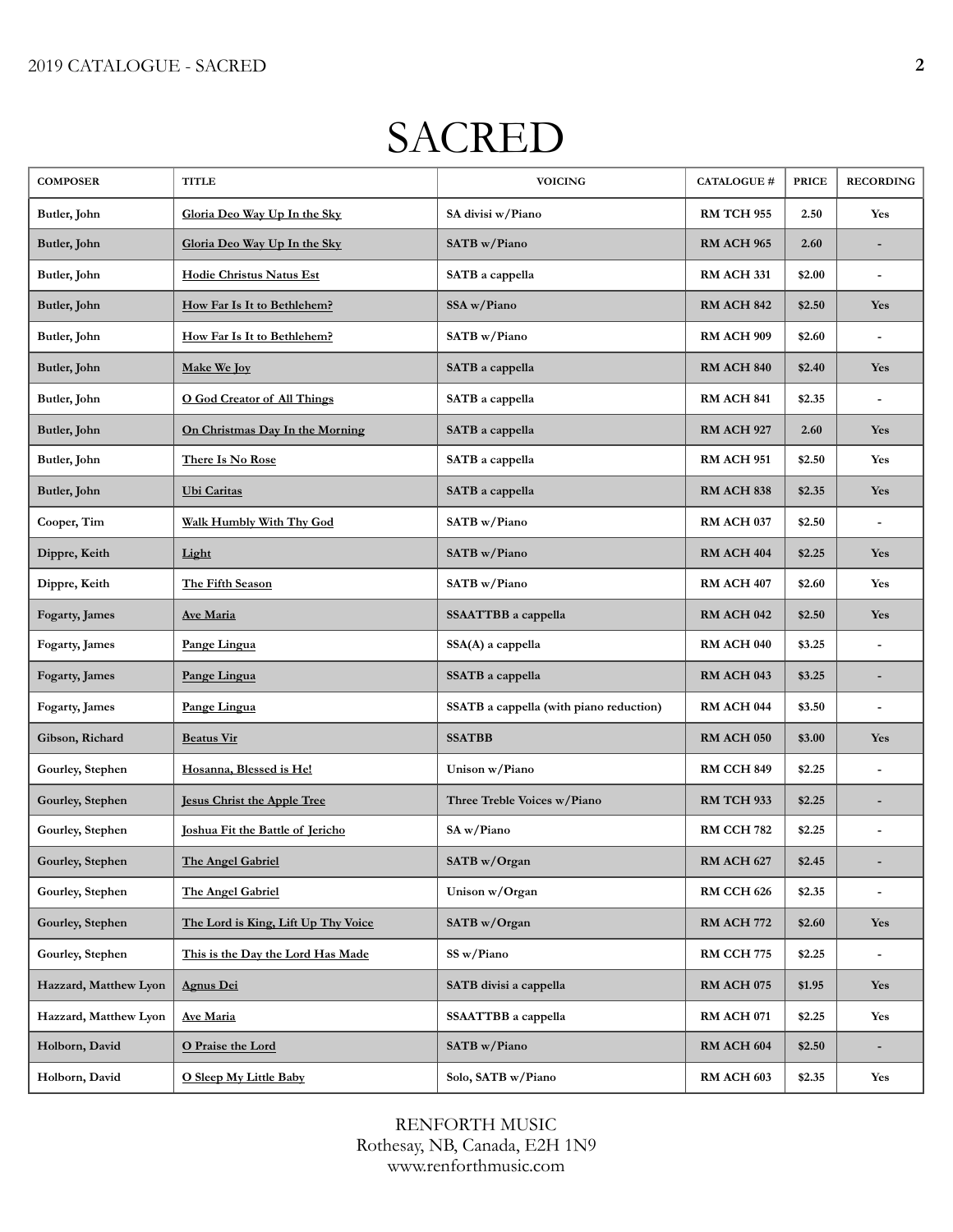| <b>COMPOSER</b>   | <b>TITLE</b>                                 | <b>VOICING</b>                                  | <b>CATALOGUE#</b> | <b>PRICE</b> | <b>RECORDING</b>         |
|-------------------|----------------------------------------------|-------------------------------------------------|-------------------|--------------|--------------------------|
| Holborn, David    | O Sleep My Little Baby                       | Solo Medium-High w/Piano                        | <b>RM ASP 601</b> | \$2.25       | <b>Yes</b>               |
| Holborn, David    | O Sleep My Little Baby                       | Solo, S/A w/Piano                               | <b>RM CCH 602</b> | \$2.25       | <b>Yes</b>               |
| Holborn, David    | Ride Jesus Ride                              | SATB w/Piano                                    | <b>RM ACH 605</b> | \$2.35       | <b>Yes</b>               |
| Kalnins, Janis    | <b>O</b> Father All Creating                 | solo/SATB a cappella or with<br>accompaniment   | RM ACH 030        | \$2.00       | $\overline{\phantom{a}}$ |
| Kalnins, Janis    | Our Father in Heaven                         | SATB a cappella                                 | <b>RM ACH 028</b> | \$2.00       | <b>Yes</b>               |
| Kalnins, Janis    | Psalm 23                                     | SA w/Piano                                      | <b>RM ACH 020</b> | \$2.00       |                          |
| Kalnins, Janis    | <b>Silent Night</b>                          | SSA a cappella                                  | <b>RM ACH 022</b> | \$2.00       | $\overline{\phantom{0}}$ |
| Kalnins, Janis    | The Lord's Prayer                            | SATB a cappella                                 | RM ACH 608        | \$2.00       | $\overline{\phantom{a}}$ |
| Kalnins, Janis    | This Train                                   | SA w/Piano                                      | <b>RM CCH 019</b> | \$2.25       | Yes                      |
| Kidd, Janet       | <b>Hope Was Born Tonight</b>                 | SA w/Piano                                      | <b>RM CCH 021</b> | \$2.00       |                          |
| Kidd, Richard     | <b>Bethlehem</b>                             | SATB w/Piano                                    | <b>RM ACH 023</b> | \$2.50       |                          |
| Kidd, Richard     | Guard Me as the Apple of Your Eye (Psalm 17) | SATB a cappella                                 | <b>RM ACH 026</b> | \$2.25       | $\overline{a}$           |
| Kidd, Richard     | One Thing Have I Desired (Psalm 27:4.13)     | SATB a cappella                                 | <b>RM ACH 024</b> | \$1.75       |                          |
| Kidd, Richard     | Psalm 42                                     | SATB a cappella                                 | <b>RM ACH 067</b> | \$2.35       | <b>Yes</b>               |
| Kidd, Richard     | Send Forth Your Spirit                       | SATB a cappella                                 | <b>RM ACH 025</b> | \$2.50       |                          |
| Kim, Ben Jisoo    | <b>Ave Verum Corpus</b>                      | <b>SSATTB</b>                                   | <b>RM ACH 582</b> | \$2.50       | ٠                        |
| Kim, Ben Jisoo    | Veni Sancte Spiritus                         | SSAATTBB a cappella                             | <b>RM ACH 080</b> | \$3.50       | <b>Yes</b>               |
| Lewis, Beverly    | <b>Coventry Carol</b>                        | SSA a cappella                                  | RM ACH 773        | \$2.50       | $\overline{\phantom{a}}$ |
| Loewen, Harris    | If It Be Thy Pleasure                        | SATB a cappella                                 | <b>RM ACH 847</b> | \$2.25       | <b>Yes</b>               |
| Martin, Stephanie | God So Loved the World                       | SATB two treble instruments (parts<br>included) | RM ACH 625        | \$2.75       | Yes                      |
| Martin, Stephanie | <b>Sacred Songs for Small Choirs</b>         | Varied Voicings a cappella                      | <b>RM ACH 725</b> | \$7.50       | <b>Yes</b>               |
| Murray, Patrick   | <b>Book of Lamentations</b>                  | TTBB a cappella                                 | RM MCH 618        | \$3.25       | Yes                      |
| Murray, Paul      | Be Strong in the Lord                        | SATB a cappella                                 | <b>RM ACH 093</b> | \$1.75       |                          |
| Murray, Paul      | Four Short Introits                          | SATB a cappella                                 | <b>RM ACH 091</b> | \$1.95       | $\overline{a}$           |
| Murray, Paul      | God Be In My Head                            | SATB a cappella                                 | <b>RM ACH 092</b> | \$2.00       |                          |
| Murray, Paul      | <b>Missa Brevis</b>                          | SATB a cappella                                 | RM ACH 090        | \$2.25       | $\overline{\phantom{a}}$ |
| Murray, Paul      | The Souls of the Righteous                   | SATB a cappella                                 | <b>RM ACH 094</b> | \$1.75       | $\overline{\phantom{m}}$ |
| Pratt, Terry      | A Birthday                                   | SATB a cappella                                 | <b>RM ACH 778</b> | \$2.25       | ٠                        |
| Sgroi, Laura      | <b>Angele Dei</b>                            | SATB a cappella                                 | <b>RM ACH 637</b> | \$2.50       |                          |
| Sgroi, Laura      | Anima Christi                                | SATB a cappella                                 | <b>RM ACH 414</b> | \$2.50       | Yes                      |
| Sgroi, Laura      | <b>Hosanna</b>                               | SATB a cappella                                 | <b>RM ACH 527</b> | \$2.50       | <b>Yes</b>               |

RENFORTH MUSIC Rothesay, NB, Canada, E2H 1N9 www.renforthmusic.com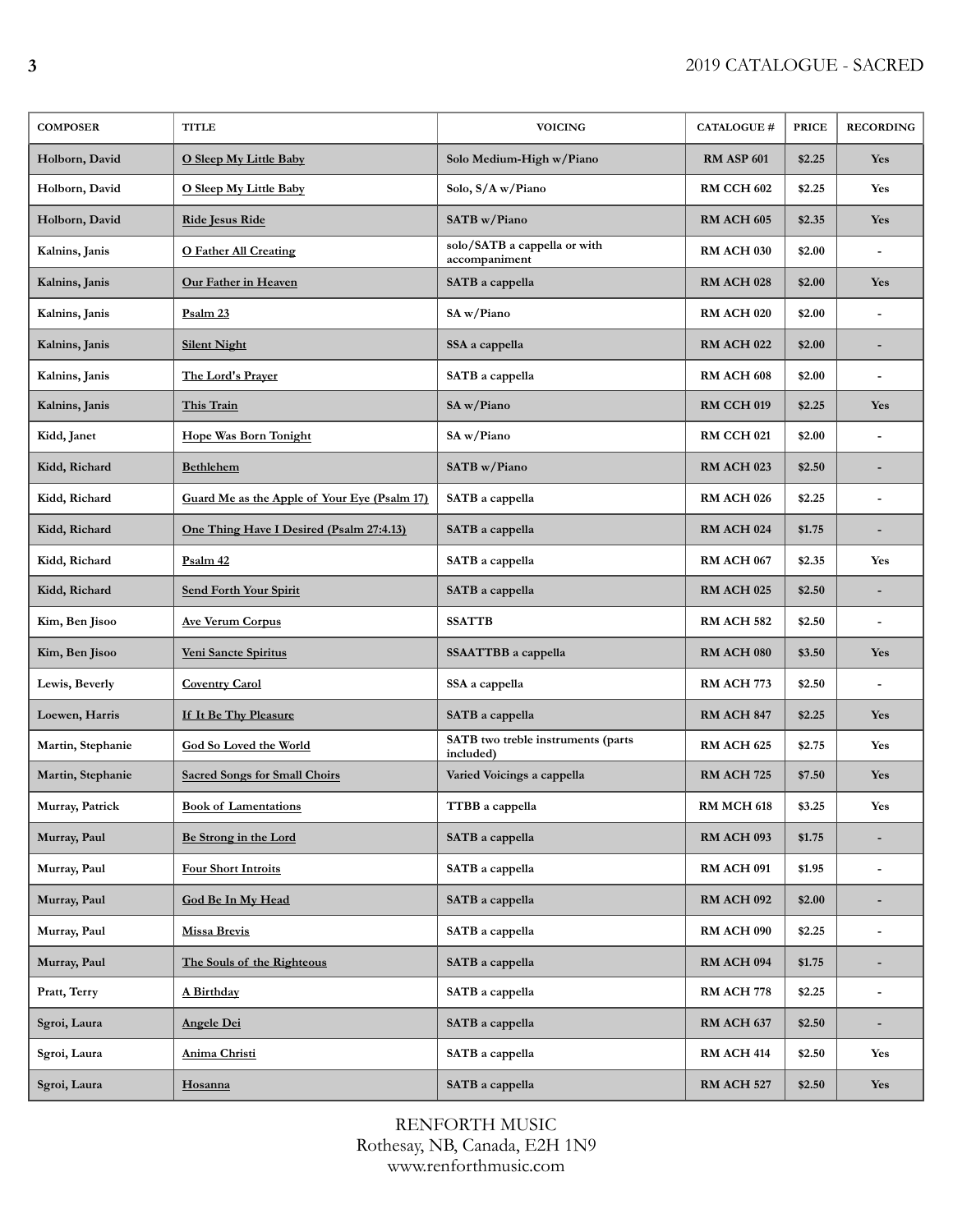#### 2019 CATALOGUE - SACRED **4**

| <b>COMPOSER</b>    | <b>TITLE</b>                                  | <b>VOICING</b>                                    | <b>CATALOGUE#</b> | <b>PRICE</b> | <b>RECORDING</b>         |
|--------------------|-----------------------------------------------|---------------------------------------------------|-------------------|--------------|--------------------------|
| Sgroi, Laura       | Lux Aeterna                                   | SATB with (Counter) Tenor, Soprano Solo,<br>Cello | <b>RM ACH 410</b> | \$3.00       | Yes                      |
| Sgroi, Laura       | Prayer for the Hanukkah Lights                | SATB with solo a cappella                         | <b>RM ACH 860</b> | \$2.40       | Yes                      |
| Sgroi, Laura       | <b>Sanctus</b>                                | SSATB a cappella                                  | <b>RM ACH 526</b> | \$2.25       | <b>Yes</b>               |
| Tomlinson, Jared   | Love Preparing to Fly                         | SATB a cappella                                   | <b>RM ACH 701</b> | \$2.00       | Yes                      |
| Tomlinson, Jared   | They That Go Down to the Sea In Ships         | SATB a cappella                                   | <b>RM ACH 931</b> | \$2.50       | <b>Yes</b>               |
| Warren, Gervais    | Carol of the Kingdom                          | SA w/Descant & Piano                              | RM CCH 011        | \$2.25       |                          |
| Warren, Gervais    | Carol of the Kingdom                          | SATB w/Descant & Piano                            | RM ACH 017        | \$2.50       | $\overline{\phantom{a}}$ |
| Warren, Gervais    | Carol of the Kingdom                          | SATB a cappella                                   | <b>RM ACH 018</b> | \$2.50       |                          |
| Warren, Gervais    | <b>Gentle Mary</b>                            | SA w/Piano                                        | RM CCH 012        | \$2.00       |                          |
| Warren, Gervais    | Little Sheep of Bethlehem, The                | SA w/Piano                                        | <b>RM CCH 016</b> | \$2.00       |                          |
| Warren, Gervais    | When Christ Was Born of Mary Free             | SA w/Piano                                        | <b>RM CCH 015</b> | \$2.00       | $\overline{a}$           |
| Wilkinson, Russell | <b>Incarnation - Hodie Christus Natus Est</b> | SSAATTBB a cappella                               | <b>RM ACH 712</b> | \$2.40       | Yes                      |
| Wilkinson, Russell | Incarnation - O Magnum Mysterium              | SATB a cappella                                   | <b>RM ACH 710</b> | \$2.35       | Yes                      |
| Wilkinson, Russell | <b>Incarnation - Stabat Mater Speciosa</b>    | SATB a cappella                                   | <b>RM ACH 711</b> | \$2.00       | Yes                      |
| Wilkinson, Russell | There Is No Rose                              | SSAATB a cappella                                 | <b>RM ACH 900</b> | \$2.60       | Yes                      |
| Wilkinson, Russell | There Is No Rose                              | SSAATB a cappella w/Piano Reduction               | <b>RM ACH 901</b> | \$3.00       | Yes                      |
| Worthington, Trent | Magnificat, Anima Mea                         | SATB w/Piano                                      | RM ACH 781        | \$2.75       | Yes                      |
| Worthington, Trent | Magnificat, Anima Mea                         | Violin                                            | <b>RM ACH 782</b> | \$2.00       |                          |
| Worthington, Trent | Magnificat, Anima Mea                         | Cello                                             | RM ACH 783        | \$2.00       | $\overline{a}$           |
| Worthington, Trent | Magnificat, Anima Mea - Conductor's Score     | SATB w/Piano, Violin, Cello                       | RM ACH 780        | \$7.50       | Yes                      |
| Worthington, Trent | O My Son, My Son Absalom                      | SATB a cappella                                   | RM ACH 621        | \$2.50       |                          |

Many pieces have MIDI recordings available on our website, but not noted here.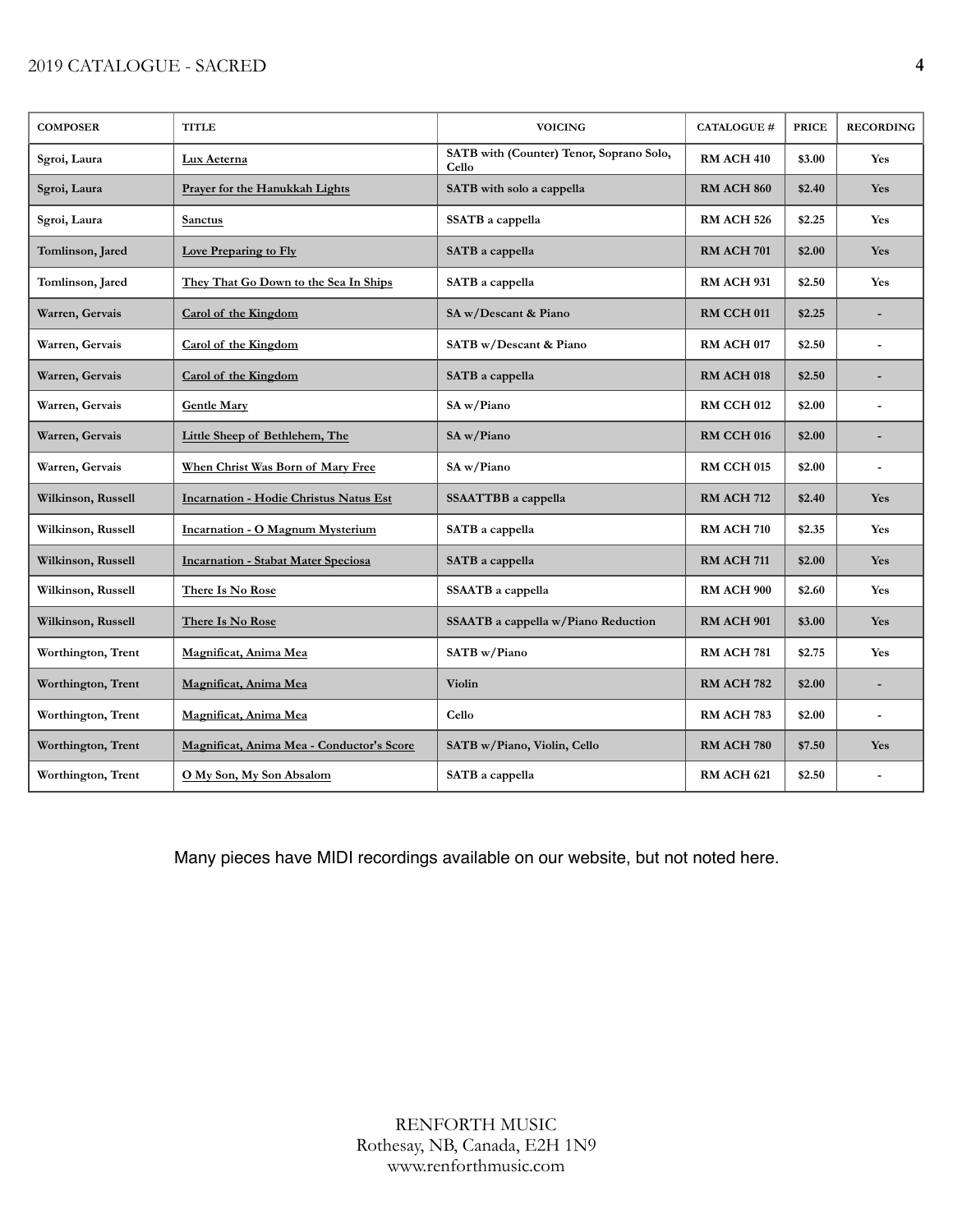## REFLECTIVE

| <b>COMPOSER</b>                | <b>TITLE</b>                                   | <b>VOICING</b>                                           | <b>CATALOGUE#</b> | <b>PRICE</b> | <b>RECORDING</b>         |
|--------------------------------|------------------------------------------------|----------------------------------------------------------|-------------------|--------------|--------------------------|
| Butler, John                   | In Flanders Fields                             | SATB a cappella                                          | <b>RM ACH 839</b> | \$2.35       | Yes                      |
| Cooper, Tim                    | <b>Earth Voice</b>                             | SATB a cappella                                          | RM ACH 430        | \$2.35       |                          |
| Cooper, Tim                    | <b>Irish Blessing</b>                          | SATB a cappella                                          | <b>RM ACH 085</b> | \$1.75       |                          |
| Dippre, Keith                  | Mojave Cross, Desert Voices                    | Separate Piano Part                                      | <b>RM ACH 402</b> | \$1.50       |                          |
| Dippre, Keith                  | <b>Mojave Cross, Desert Voices</b>             | SATB, Auxiliary Percussion,<br>Timpani, Piano            | RM ACH 401        | \$3.95       |                          |
| Dippre, Keith                  | <b>Mojave Cross, Desert Voices</b>             | <b>Conductor's Score</b>                                 | RM ACH 403        | \$5.00       |                          |
| Enman, Edward                  | <b>Time's Small Space</b>                      | SATB w/Piano                                             | <b>RM ACH 834</b> | \$2.60       | Yes                      |
| Enns, Jeff                     | <b>Winter Uplands</b>                          | <b>TTBB</b> a cappella                                   | <b>RM MCH 720</b> | \$2.50       | Yes                      |
| Hill, Adam                     | Love Is                                        | SATB w/Flute, Piano                                      | <b>RM ACH 825</b> | \$2.50       |                          |
| Hill, Adam                     | Love Is                                        | SATB w/Piano                                             | <b>RM ACH 835</b> | \$2.40       |                          |
| Hill, Adam                     | Stars: Childhood                               | SSAA a cappella                                          | RM TCH 330        | \$2.40       | Yes                      |
| Kelly, Nicholas Ryan           | <b>Little Bells</b>                            | SATB w/Piano                                             | RM ACH 907        | \$2.60       | Yes                      |
| Kidd, Richard                  | <b>Sacred Three, The</b>                       | SATB w/Piano or Organ                                    | <b>RM ACH 065</b> | \$2.00       |                          |
| Lewis, Beverly                 | <b>A Soldier's Prayer</b>                      | SATB, solo soprano, piano,<br>oboe* or clarinet or flute | <b>RM ACH 774</b> | \$2.60       | Yes                      |
| Loewen, Harris                 | <b>Tears and Laurels</b>                       | SSAA a cappella                                          | <b>RM ACH 850</b> | \$2.50       |                          |
| Loewen, Harris                 | <b>Tears and Laurels</b>                       | TTBB a cappella                                          | <b>RM MCH 855</b> | \$2.50       |                          |
| Loewen, Harris; Poulsen, Gail  | Open Arms                                      | SATB w/Piano, Violin                                     | <b>RM ACH 817</b> | \$2.50       | Yes                      |
| Loewen, Harris; Werden, Olivia | Sea Dream                                      | SAB w/Piano and Violin                                   | <b>RM ACH 913</b> | \$2.65       | Yes                      |
| Loewen, Harris; Werden, Olivia | Sea Dream                                      | SATB w/Piano and Violin                                  | <b>RM ACH 912</b> | \$2.65       | Yes                      |
| Martin, Stephanie              | A Place Where I Am Home - D Major              | SAA a cappella                                           | <b>RM ACH 811</b> | \$2.00       | Yes                      |
| Martin, Stephanie              | A Place Where I Am Home - F Major              | Treble Voices w/Piano                                    | <b>RM TCH 828</b> | \$2.25       |                          |
| Martin, Stephanie              | When You Are Old                               | SA w/Piano                                               | RM CCH 623        | \$2.25       |                          |
| Martin, Stephanie              | When You Are Old                               | Solo w/Piano                                             | <b>RM SWP 624</b> | \$7.50       | $\overline{\phantom{a}}$ |
| Martin, Stephanie              | When You Are Old                               | TB w/Piano                                               | <b>RM MCH 622</b> | \$2.25       | Yes                      |
| McFarland, Jerome C.           | <b>Christopher Robin is Saying His Prayers</b> | <b>High Voice</b>                                        | <b>RM SWP 500</b> | \$5.00       | Yes                      |
| McFarland, Jerome C.           | <b>Christopher Robin is Saying His Prayers</b> | <b>Medium Voice</b>                                      | <b>RM SWP 501</b> | \$5.00       | Yes                      |
| McFarland, Jerome C.           | <b>Christopher Robin is Saying His Prayers</b> | <b>Low Voice</b>                                         | <b>RM SWP 502</b> | \$5.00       | Yes                      |
| McFarland, Jerome C.           | Christopher Robin is Saving His Prayers        | SSA w/Piano                                              | RM ACH 501        | \$2.50       | Yes                      |
| Pratt, Terry                   | Four Secular Songs On the Themes of Advent     | SATB a cappella                                          | <b>RM ACH 819</b> | \$6.00       | $\overline{\phantom{a}}$ |

RENFORTH MUSIC Rothesay, NB, Canada, E2H 1N9 www.renforthmusic.com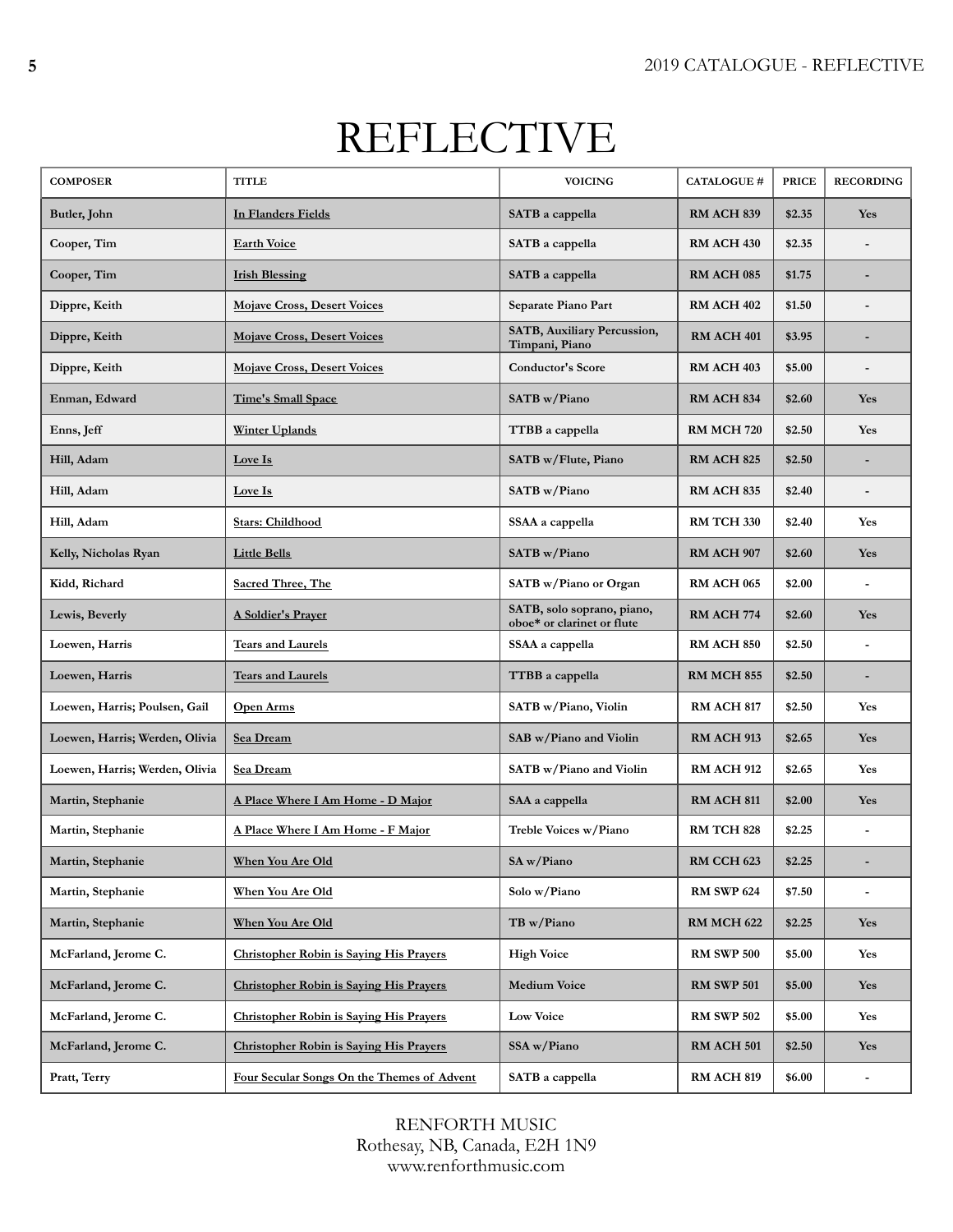#### 2019 CATALOGUE - REFLECTIVE **6**

| <b>COMPOSER</b>    | <b>TITLE</b>                                                                     | <b>VOICING</b>                                    | <b>CATALOGUE#</b> | <b>PRICE</b> | <b>RECORDING</b> |
|--------------------|----------------------------------------------------------------------------------|---------------------------------------------------|-------------------|--------------|------------------|
| Pratt, Terry       | Four Secular Songs On the Themes of Advent -<br>1. Hope Is the Thing Of Feathers | SATB a cappella                                   | <b>RM ACH 815</b> | \$2.15       |                  |
| Pratt, Terry       | Four Secular Songs On the Themes of Advent -<br>2. How Do I Love Thee?           | SATB a cappella                                   | <b>RM ACH 816</b> | \$2.15       |                  |
| Pratt, Terry       | Four Secular Songs On the Themes of Advent -<br>3. A Birthday                    | SATB a cappella                                   | <b>RM ACH 820</b> | \$2.15       |                  |
| Pratt, Terry       | Four Secular Songs On the Themes of Advent -<br>4. Crossing the Bar              | SATB a cappella                                   | <b>RM ACH 818</b> | \$2.15       |                  |
| Schertzer, Stan    | Life Is a Journey                                                                | SATB w/Piano                                      | <b>RM ACH 821</b> | \$2.40       | <b>Yes</b>       |
| Sgroi, Laura       | Alone                                                                            | SATB, Solo Soprano 1 & 2                          | <b>RM ACH 861</b> | \$2.40       | <b>Yes</b>       |
| Sgroi, Laura       | Do Not Stand at My Grave and Weep                                                | SATB a cappella                                   | <b>RM ACH 616</b> | \$2.25       | Yes              |
| Sgroi, Laura       | Scarborough Fair - House of the Rising Sun                                       | SATB w/Violin                                     | <b>RM ACH 905</b> | \$2.50       | Yes              |
| Sgroi, Laura       | Shalom Chaverim Zum Gali Gali                                                    | <b>SATB</b> w/Violin                              | <b>RM ACH 921</b> | \$2.60       |                  |
| Sgroi, Laura       | Sudden Light                                                                     | SATB a cappella, Tenor or<br><b>Baritone Solo</b> | <b>RM ACH 920</b> | \$2.50       |                  |
| Sgroi, Laura       | Three Songs for Remembrance Day - Do Not<br><b>Stand at My Grave and Weep</b>    | TTBB a cappella                                   | <b>RM MCH 420</b> | \$2.50       | Yes              |
| Sgroi, Laura       | Three Songs for Remembrance Day - From<br>Stalingrad                             | TTBB a cappella                                   | <b>RM MCH 422</b> | \$2.65       | Yes              |
| Sgroi, Laura       | Three Songs for Remembrance Day - Ubi<br>Caritas                                 | TTBB a cappella                                   | <b>RM MCH 424</b> | \$2.50       | Yes              |
| Sgroi, Laura       | To Spring                                                                        | SATB a cappella                                   | <b>RM ACH 412</b> | \$2.75       | Yes              |
| Sgroi, Laura       | Y'varechecha                                                                     | <b>SATB</b> w/Violin                              | <b>RM ACH 914</b> | \$2.50       |                  |
| Warren, Gervais    | <b>As I Remember Now</b>                                                         | SATB a cappella                                   | <b>RM ACH 014</b> | \$2.00       |                  |
| Wilkinson, Russell | She Walks in Beauty, Like the Night                                              | SSATB a cappella                                  | <b>RM ACH 714</b> | \$2.50       | Yes              |
| Wilkinson, Russell | She Walks In Beauty, Like the Night                                              | SSATB a cappella w/Piano<br>Reduction             | <b>RM ACH 715</b> | \$4.00       | Yes              |
| Wilkinson, Russell | Sympathy                                                                         | SATB a cappella                                   | <b>RM ACH 856</b> | \$2.50       | <b>Yes</b>       |

Many pieces have MIDI recordings available on our website, but not noted here.